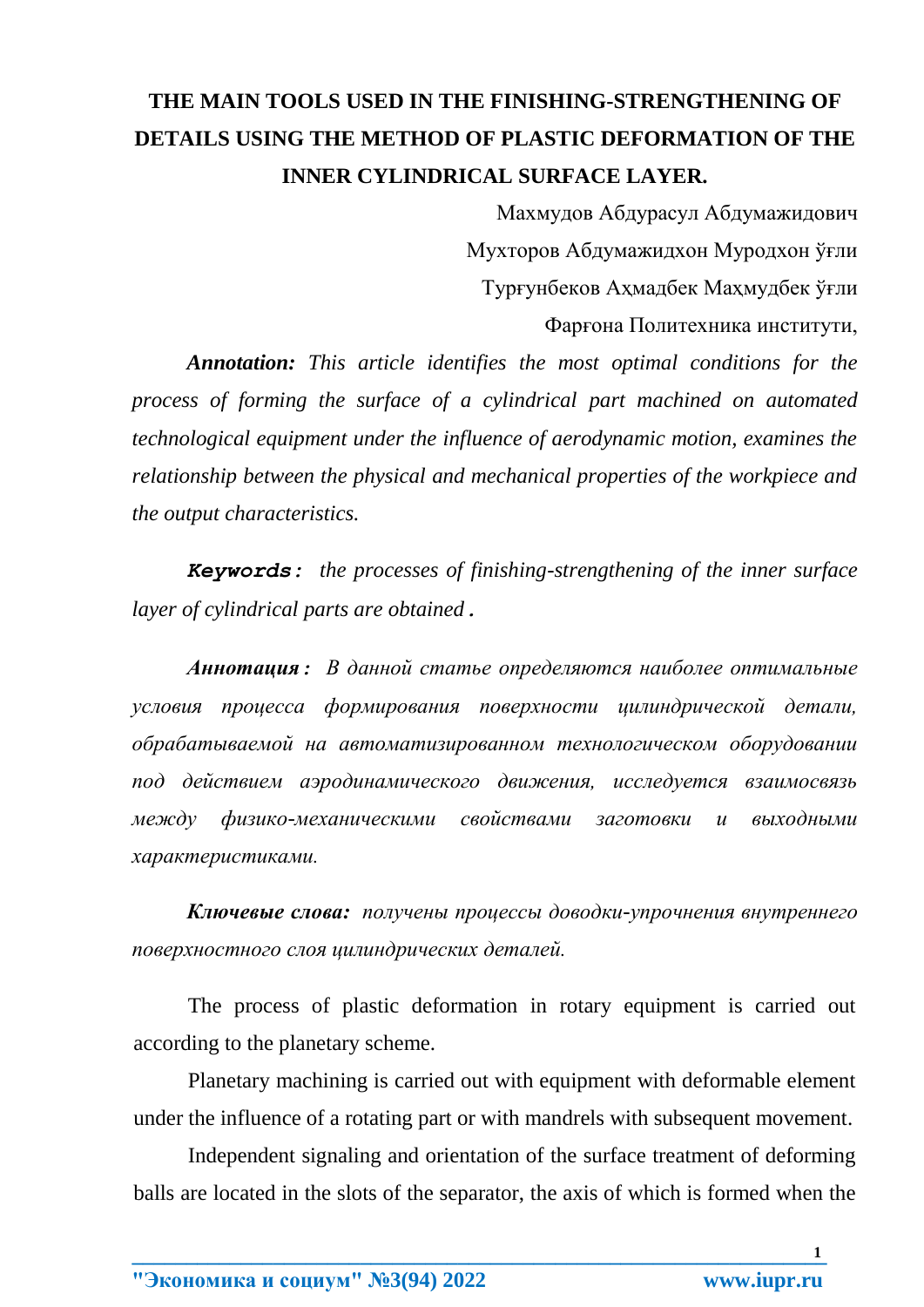device is connected at an angle of 0.5o .... 2o to the specified conductor. This helps prevent needle tension in the spread. The opposite side of the detail surface is in contact with the base conical balls. This ensures the conical size of the desired back angle and the required amount of tension of the balls.

Machining of internal cylindrical surfaces with a diameter of 25..250 mm. was carried out using a wide range of spherical, rigid differential distributions. In developed countries, this type of equipment, produced by Madison and Parker, is widespread. The widespread use of these devices is due to the simplicity of their design

In Figure 1.4, the rigid differential mandrel consists of deforming elements balls 1, a support cone 2, a separator 3, a support bearing 4, a mandrel 6 body and springs7. The balls1 receive a reactive voltage attached to the housing during the tension during the propagation process, and the balls roll along the workpiece. When deformable balls without a forced rotation axis are required, the shape of the groove separator 3 on the surface of the part and the size of the deforming balls are fixed. The back angle of the desired deforming balls is determined by the ratio of the conical and base cone of the balls. In this case, the size of the diameter is controlled by moving the deforming balls to the separator, calculating the length of the tank body to the separator 3 within a few tens of millimeters.

Picture. Rigid differential frame 1 ball; 2 base cones; 3-separator; 4 base bearings;



5-nut; 6 with corpus mandrel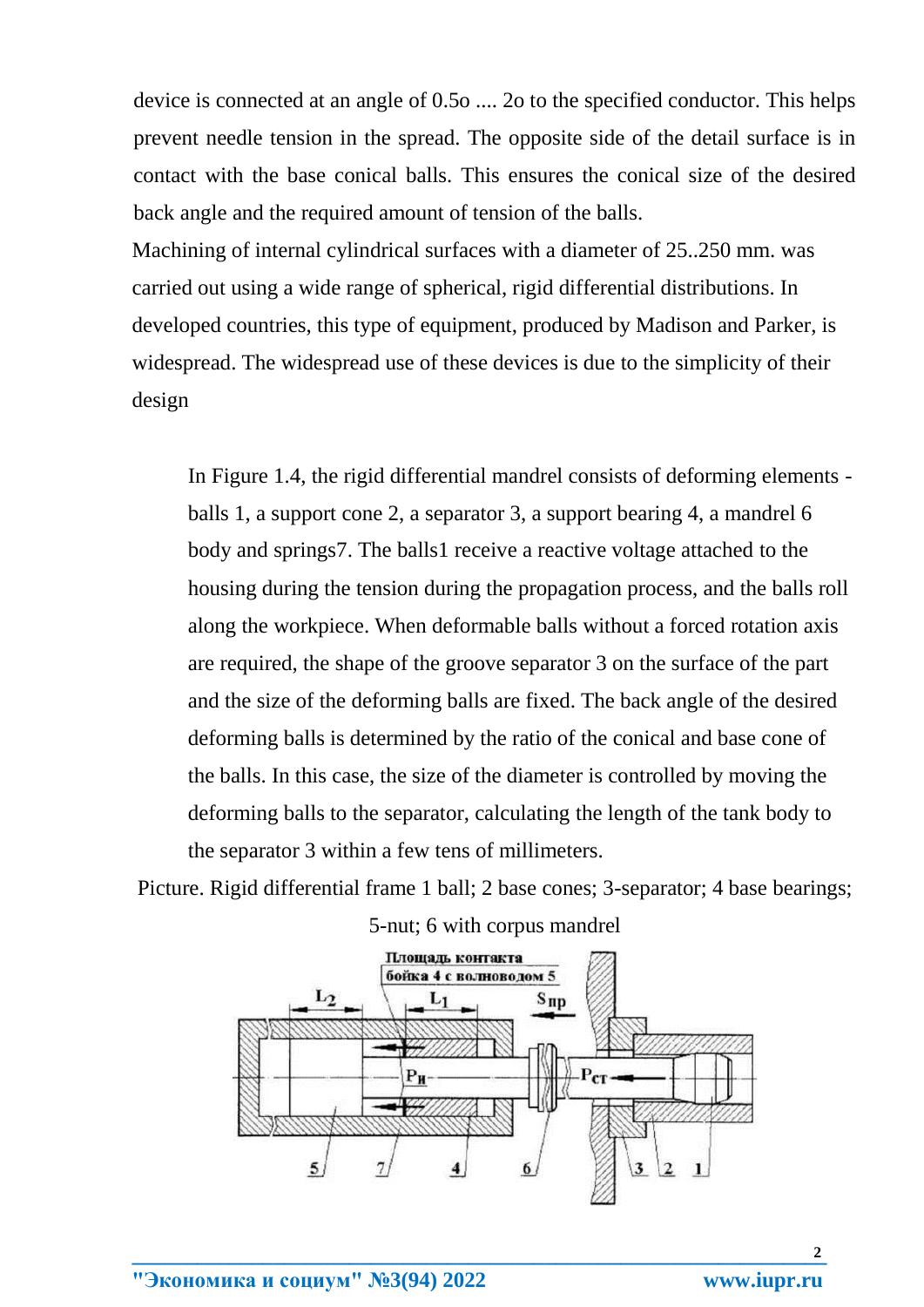1.1. picture. Static-pulse drilling of holes.

One method of plastic deformation of surfaces is to smooth the surface layer using a diamond. This method is mainly performed on lathes. As a tool, it is a very precisely polished diamond, which in turn is nailed to the end. During machining, the diamond smooths out the roughness of the rotating parts when they are attached to the surface layer. A diamond handle is installed where the cutting tools of the machine are fastened. The shear force is generated by tightening and loosening the spring with a screw. The shear force in the device is controlled by a scale arrow. The norm of diamond planes: rotational speed 40-200 m / min, thrust 0.02-0.1 mm / rpm, shear force 5-20 kg.



Figure 1.4. Deformation scheme in turning. This machining method is designed for large holes. Such parts include long pipes, cylinders and other details. When the grain is passed through the hole, the detail reaches the 11th quality, while maintaining the previous flat position.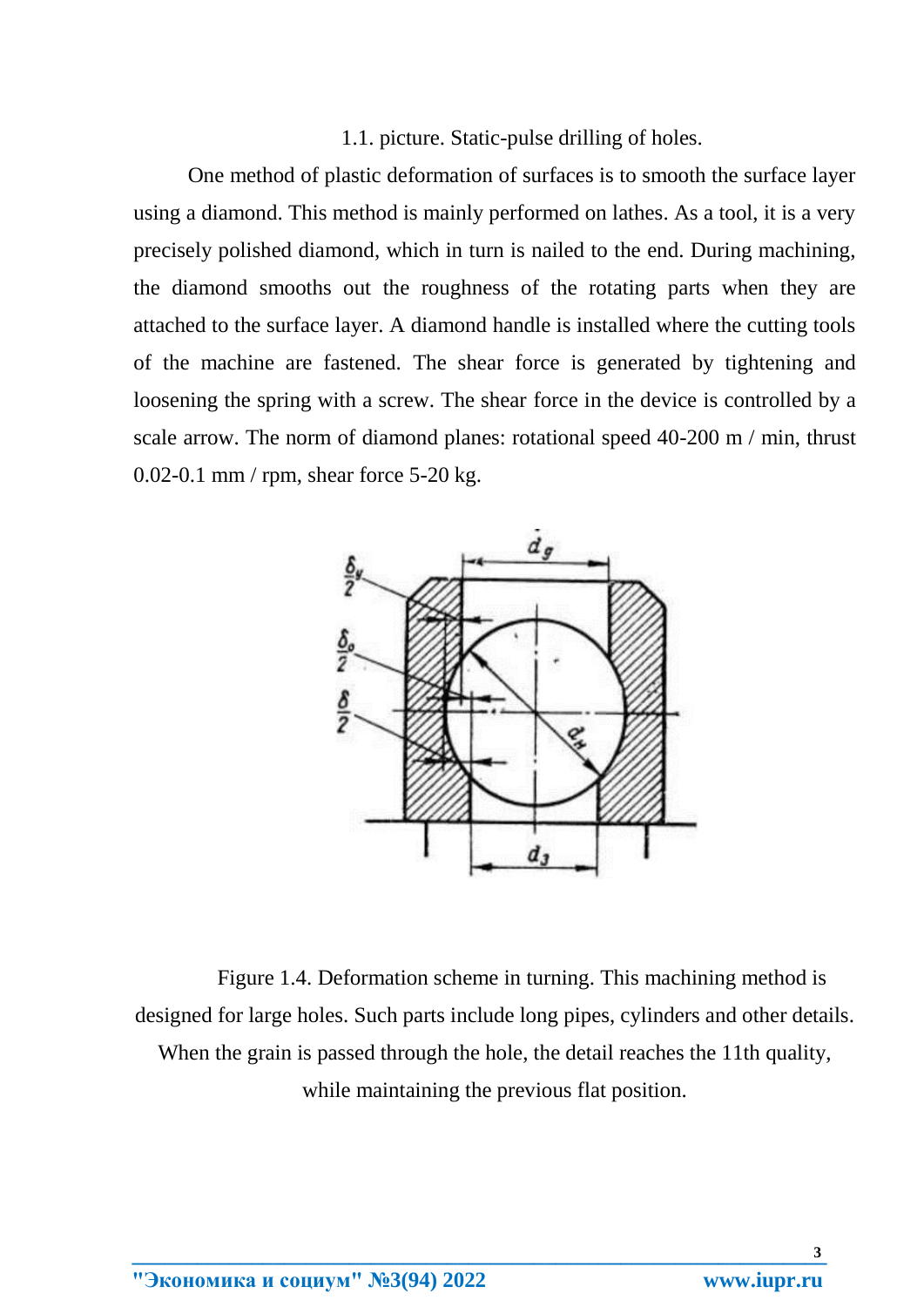

1.5. picture. Turning scheme.

The following faults occur when turning thin-walled pipes:

- bending of the workpiece relative to the axis;
- reduction of stagnation on daily cutting;
- Poor leveling of metal.

In the plastic deformation of working surfaces, a roller is used. The balls on the roller are installed at an angle of 130 ° to the places where the wallpaper is inserted relative to the handle axle.

## **References**

1. Ravshan K., Nizomiddin J. Increasing efficiency of production of machine parts using a combined blade tool //ACADEMICIA: An International Multidisciplinary Research Journal. – 2020. – T. 10. –  $\mathbb{N}_2$ . 5. – C. 445-448.

2. Axmadbek Maxmudbek o'g'li Turg'unbekov, & Abdumajidxon Murodxon o'g'li Muxtorov (2021). Theoretical Studies Of The Technological Process Of Machining Parts With Concave Surfaces Of Complex Forms On Cnc Milling Machines. Journal of Innovations in Social Sciences 1(1) ,90-97.

3. 2. Turg'unbekov Axmadbek Maxmudbek o'g'li (2021). THEORETICAL STUDIES OF THE TECHNOLOGICAL PROCESS OF MACHINING PARTS WITH CONCAVE SURFACES OF COMPLEX FORMS ON CNC MILLING MACHINES. 1(8), 122-128. https://doi.org/10.5281/zenodo.5710406

4. Alisher Axmadjon o'g'li Botirov, & Axmadbek Maxmudbek o'g'li Turg'unbekov. (2021). EXPERIMENTAL STUDIES OF THE TECHNOLOGICAL PROCESS OF PROCESSING CONCAVE SURFACES OF